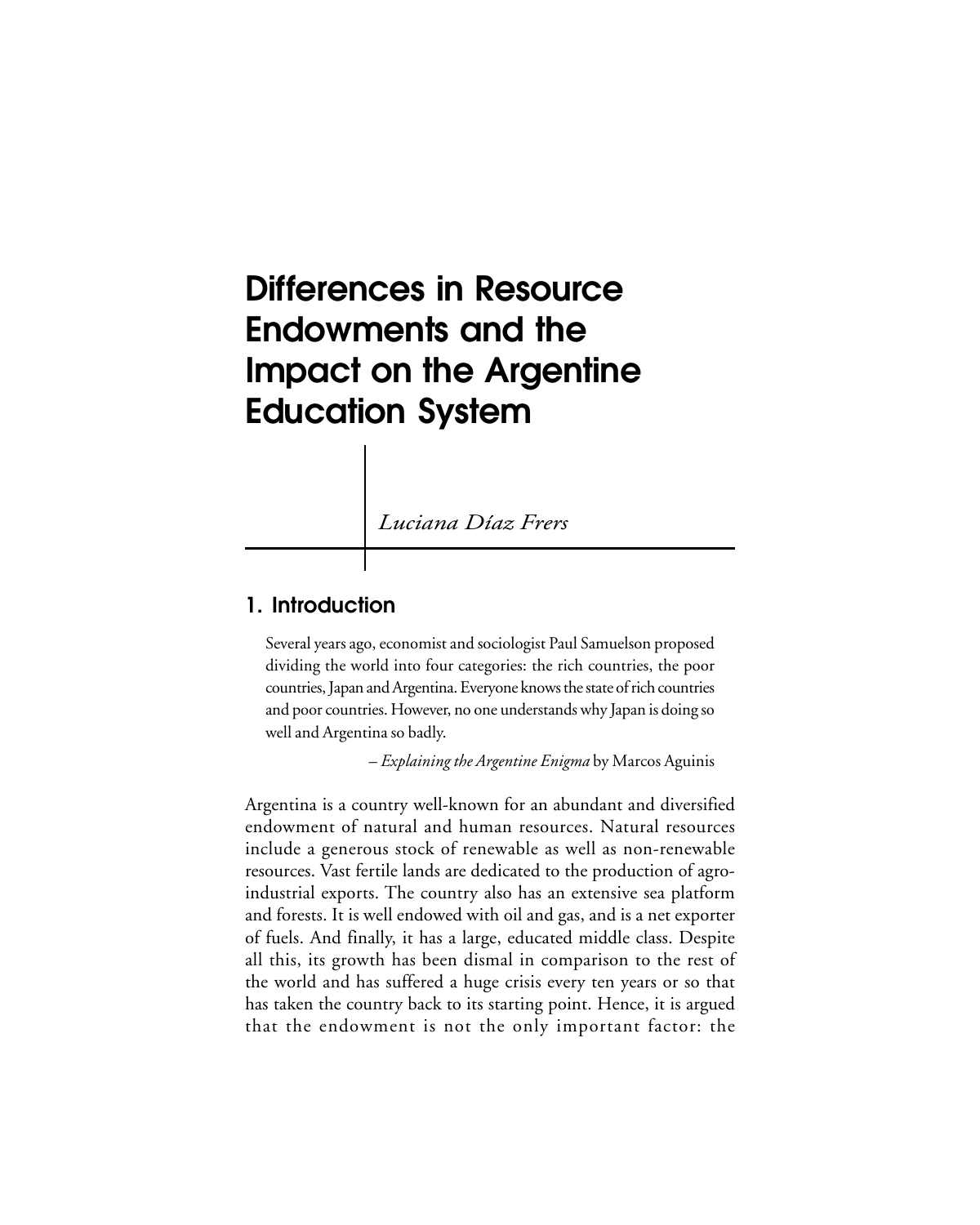distribution of these resources is also crucial when explaining the Argentine reality. An uneven distribution of resources, coupled with an absence of a distributive mechanism in a federal country with decentralized social services, will deepen the regional disparities and prevent a sustainable and equitable development path.

# **2. The Provincial Inequalities**

#### 2.1 The Socio-Economic Differences

Argentina is a country marked by strong regional inequalities. Economic production is geographically concentrated in the centre-



Source: *CIPPEC, based on data provided by INDEC.*

Figure 1: Map of Unsatisfied Basic Needs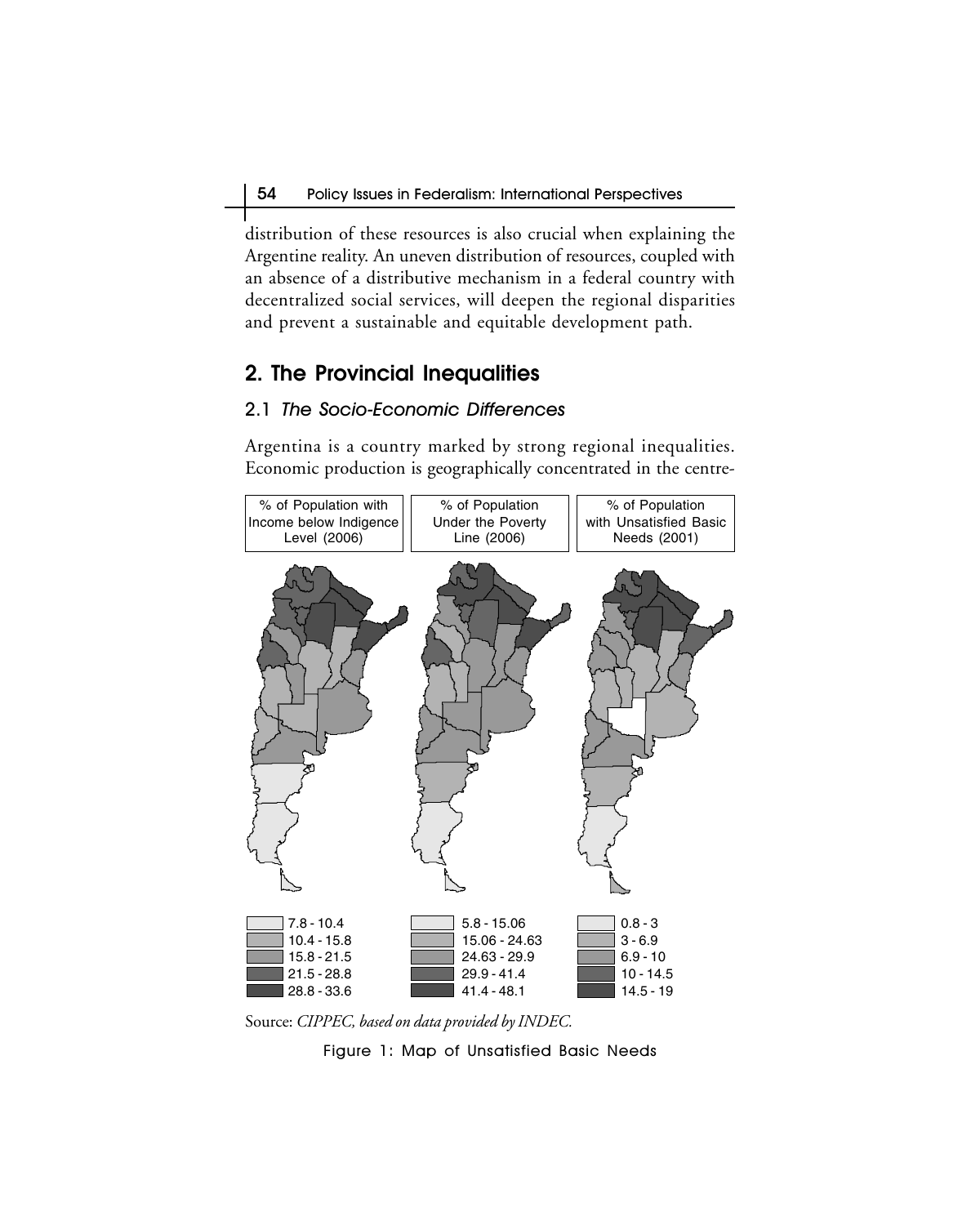east of the country: the capital city of Buenos Aires together with the province of Buenos Aires is responsible for producing 58 per cent of GDP. Adding the province of Santa Fe and Córdoba, 74 per cent of GDP can be accounted for. The other 20 provinces are unevenly responsible for the remaining 26 per cent of GDP. In per capita terms, the richest district (the Autonomous City of Buenos Aires) produces eight times the amount generated in the poorest district.

When observing other social indicators such as poverty, indigence levels or population with unsatisfied basic needs, huge disparities appear too, with the south of the country exhibiting the most positive picture, while the north-east is the worst hit by poverty (as can be seen in Figure 1).

### 2.2 The Consequent Inequality in Their Fiscal Capacity

These differences in their economic and social situation are reflected in their abilities to collect taxes. In 2005, six provinces were able to collect less than 200 Argentine pesos per capita, while three collected more than 1000 pesos per capita. The difference between the lowest and the highest was almost 13 times as much.

Fiscal capacities are also dependent on the productive structure. For example, the current tax system allows provinces to collect taxes on fuels and minerals. This has given a huge advantage to the provinces of the south, rich in oil and gas. Instead, several agricultural provinces complain about taxes on exports (particularly relevant for the agro-industrial provinces), which are collected by the national government and are not co-participated. The tax system hence does not take into consideration the differences in resource endowments among the provinces.

#### 2.3 The Absence of a Distributive Mechanism

What is worse, the fiscal federal arrangement in Argentina, known as "the tax co-participation system" does not compensate for these inequalities. The secondary distribution coefficients among the provinces were determined in Law 23548 of 1988 based on the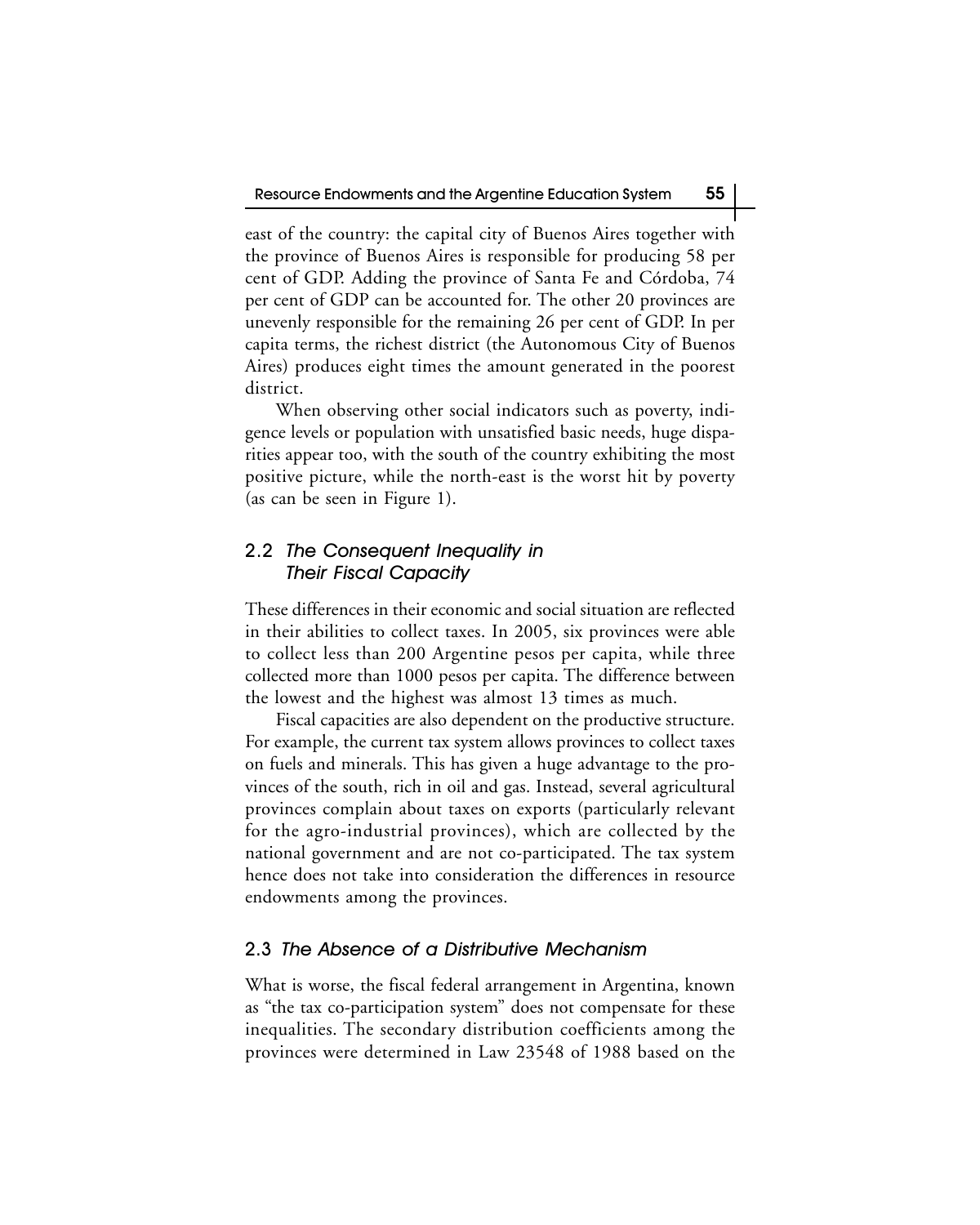average negotiated bilaterally by each province during the period 1985-8, a period marked by hyperinflation and a lack of an institutional arrangement. These coefficients do not respond to fiscal needs or the socio-economic situation, but rather the negotiating and political capacities during the period previous to the implementation of the law. The dependence on this distribution system varies among the provinces, going from almost 90 per cent in the case of Formosa to less than 15 per cent in the City of Buenos Aires.<sup>1</sup>

Figure 2 shows quite clearly the absence of a distributive mechanism. Ranking the provinces according to their fiscal capacities, as measured by their per-capita tax collection in their territory, and then adding what the co-participation system grants to each of them, it becomes clear that the system does not prioritize equaliza-



Source: *CIPPEC, based on data provided by MECON.*

Figure 2: Co-participation is not a Distributive Mechanism

 $^{\rm 1}$  Admittedly, the capital city is a special case and is sometimes left out of the analysis for comparative purposes: one explanation behind its low dependence on co-participated funds lies in the fact that several services are still administered by the National Government in this federal district, as is the case with the justice system and the police, in contrast with the rest of the provinces.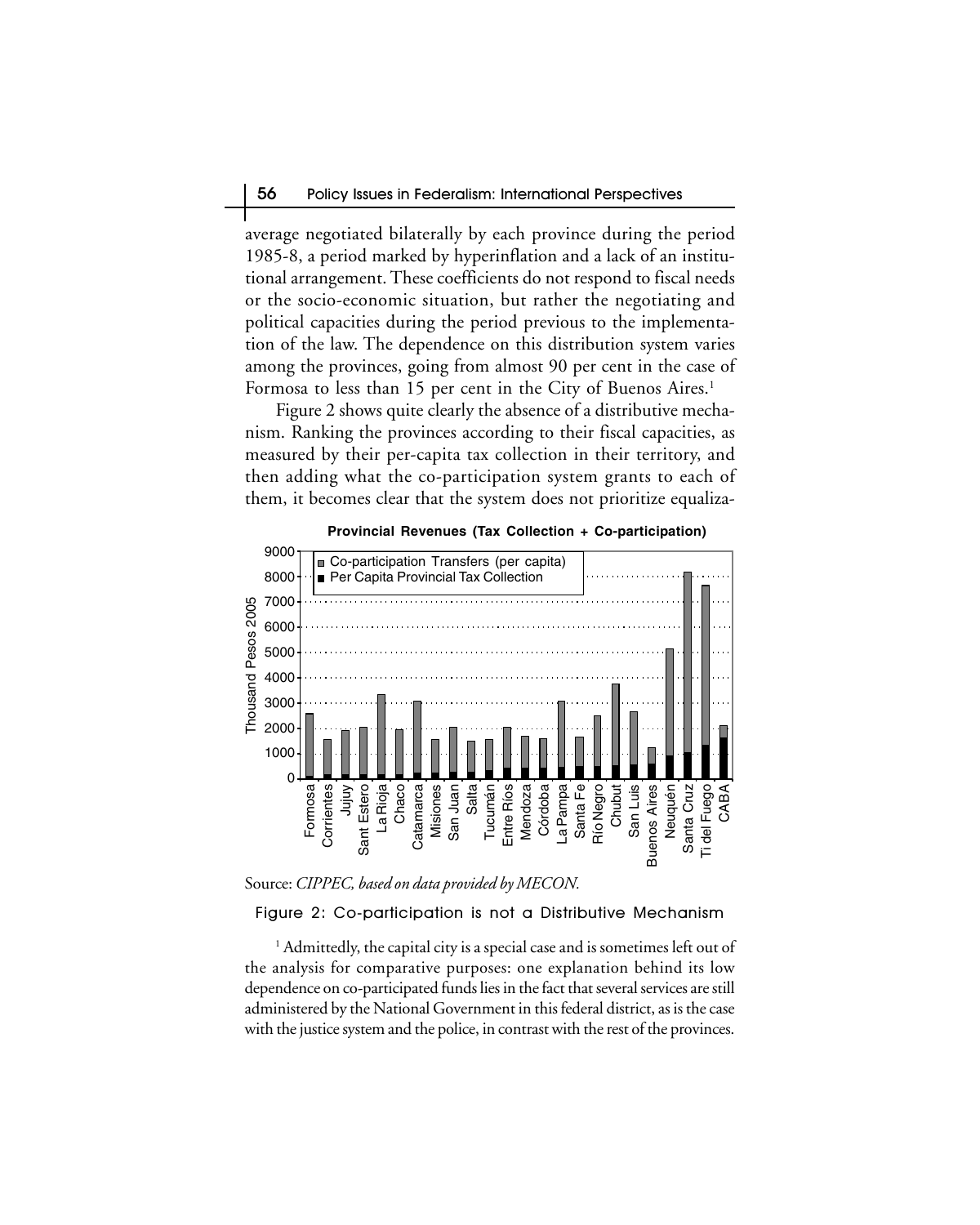tion. On the contrary, the current distribution system seems to somehow favour the provinces of the south, which have the highest fiscal capacities and a few other provinces scattered in the territory. Another way of seeing this is by observing the wide differences in transfers between provinces with relatively similar fiscal capacities.

#### 2.4 The Differences in Investment in Education

Historically, responsibility for education was shared by the national and provincial governments. However, a decentralization process started back in the 1960s and culminated in 1992 with the final bestowal of the last remaining national schools to the provincial administrations. Hence, provinces are currently responsible for administering the pre-primary, primary and secondary education system. Wide differences appear when observing how much money each province puts in its education system. Three variables expose this reality: teachers' wages, spending in education per pupil, and spending in education as a percentage of provincial spending.

Comparing a teacher's wage, with 10 years of experience in teaching, working one shift in standard education, the best paying province pays 2.5 times the amount paid by the province that pays the least. Spending in education per pupil shows an even wider difference, as Tierra del Fuego invests 5 times what Salta does. An analysis of provincial budgets shows that there is a notable divergence between the highly populated province of Buenos Aires, which dedicates 34.6 per cent of its budget to education, and the much less populated province of Santa Cruz which invests 12.7 per cent.

## 2.5 The Relationship between Provincial Resources and Spending in Education

As can be seen in Figure 3, there is a strong and positive correlation between provincial resources and spending in education per pupil. Naturally, provinces with more fiscal capacity and transfers may well dedicate more resources to the education system. But if there is no distributive mechanism that ensures that the poorest provinces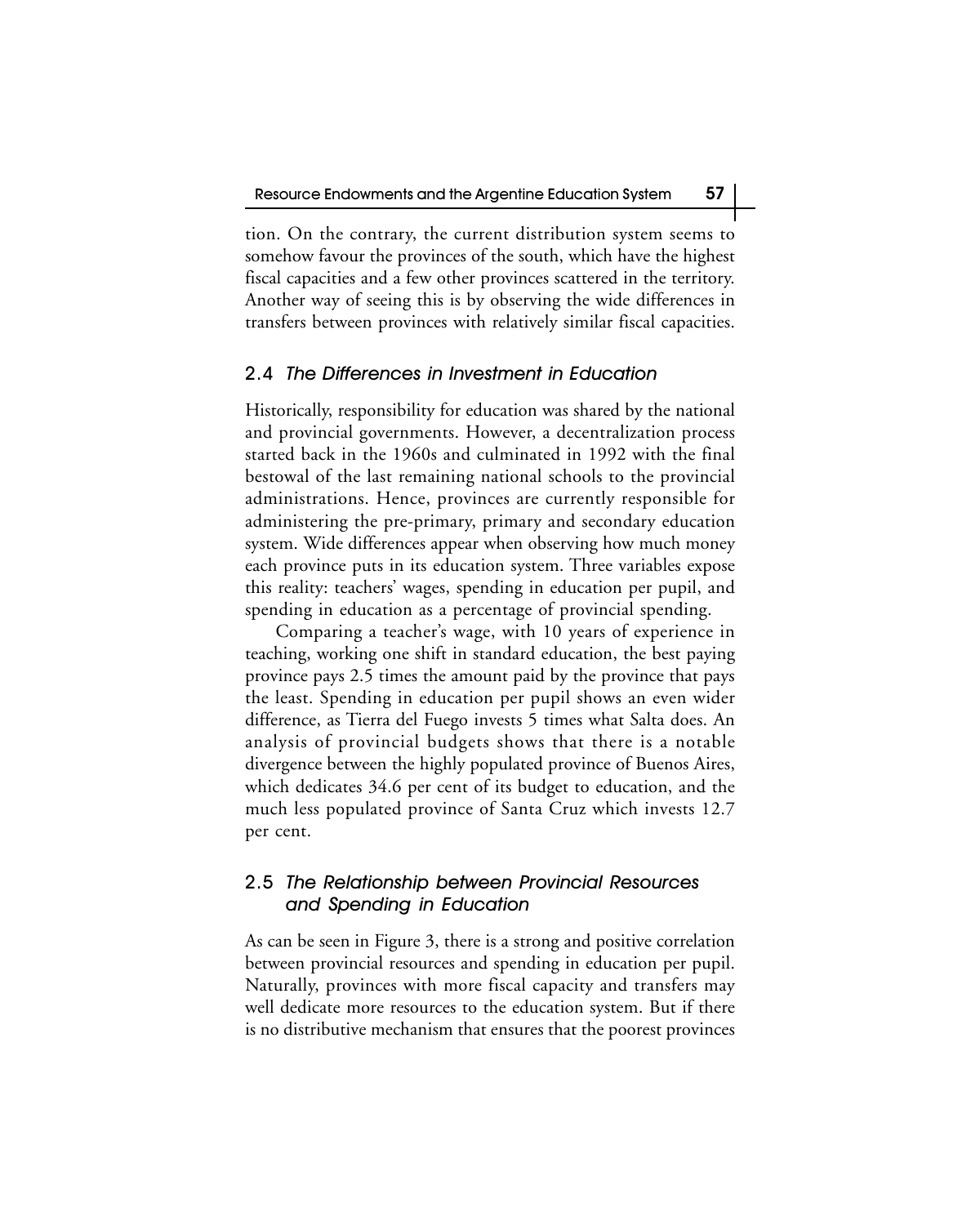

Source: *CIPPEC, based on data provided by MECON.*

Figure 3: Strong Correlation between Provincial Resources and Spending per Pupil

have enough resources, it is difficult for them to maintain similar levels of investment in education. Hence, education, once seen as an equalizing platform, is now preserving disparities in development within the country.

## **3. The Consequences on the Education System**

The quality of education also varies a great deal across Argentina's provinces. This becomes obvious by analysing even the most simple quality indicators. For example, Argentine provinces display different capacities to maintain high enrolment rates. The most significant differences appear at the pre-primary and secondary schooling, while in primary education the levels are quite similar, going from a minimum of more than 90 per cent to as high as 96 per cent, with an average of 94.6 per cent. This is due to the fact that primary education has been compulsory for many years now. Instead, the gap grows in pre-primary education, where enrolment rates go from as low as 29.2 per cent to a maximum of 81.1 per cent, and an average of 46.2 per cent. Wide differences are also evident in secondary enrolment rates, which go from 49.1 to 83.8 per cent, and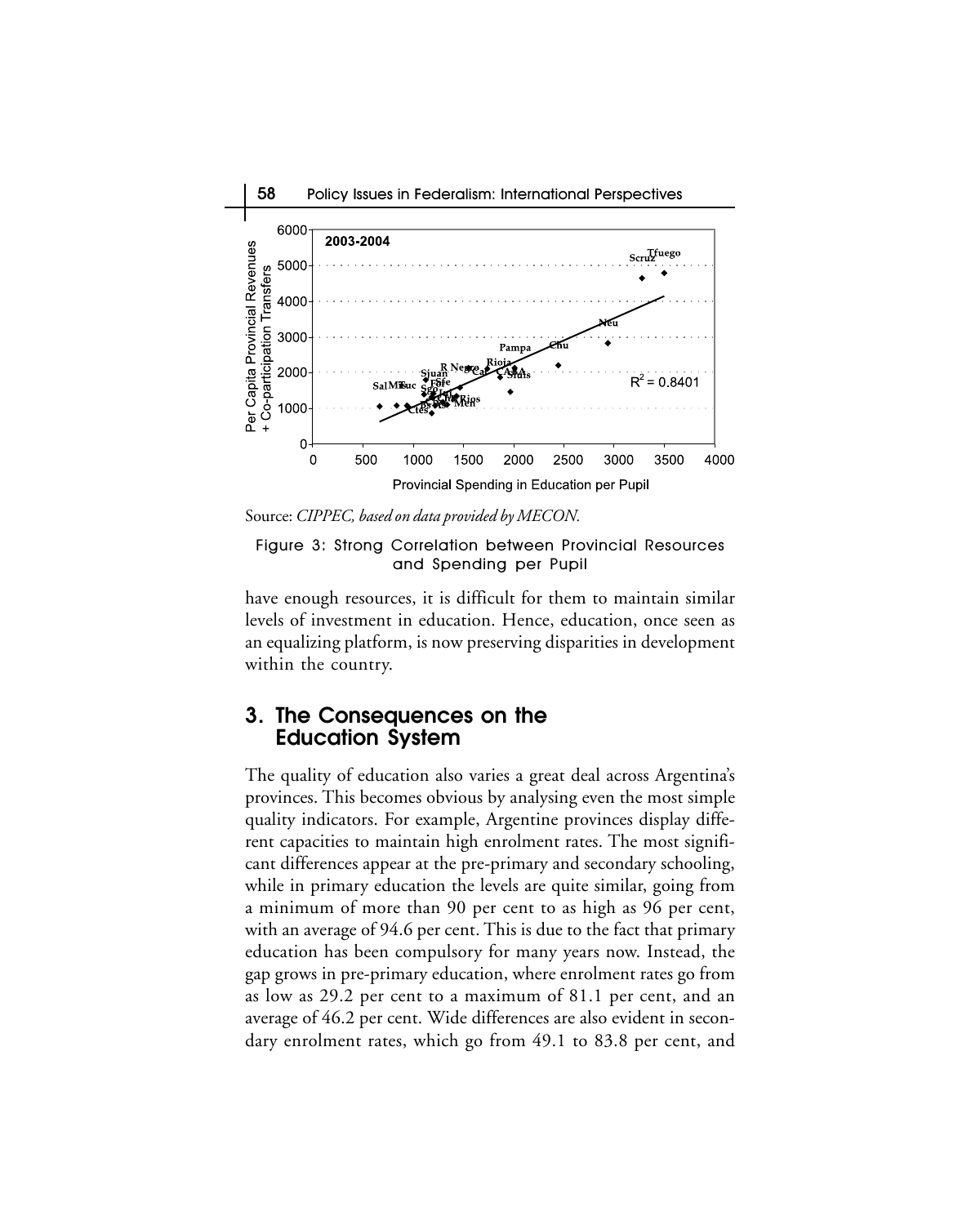

Source: *CIPPEC, based on data provided by INDEC, National Census 2001.*

Figure 4: Provincial Different Enrolment Rates in Initial, Primary and Secondary Education

an average 66.1 per cent. Figure 4 shows the provincial enrolment rates.

Another indicator, the frequency of teacher's strikes (causing loss of schooling days) goes up in provinces where teachers' wages are lower (Mezzadra and Rivas 2005). Probably as a consequence of this, wide disparities can be observed in test results. In national exams in mathematics and language, results go from less than 50 out of 100 points to almost 70 and an average of 57.6, showing 20 points difference even in provincial averages, as can be seen in Figure 5.

Of course these averages hide even deeper inequalities within the provinces. Very recent studies analyse the distribution of teachers inside each province. The main conclusion is that teachers with less experience go to the poorest schools, where there is higher rotation of teachers (Mezzadra 2007). Most micro-data studies conclude that poor students go to poor schools and rich students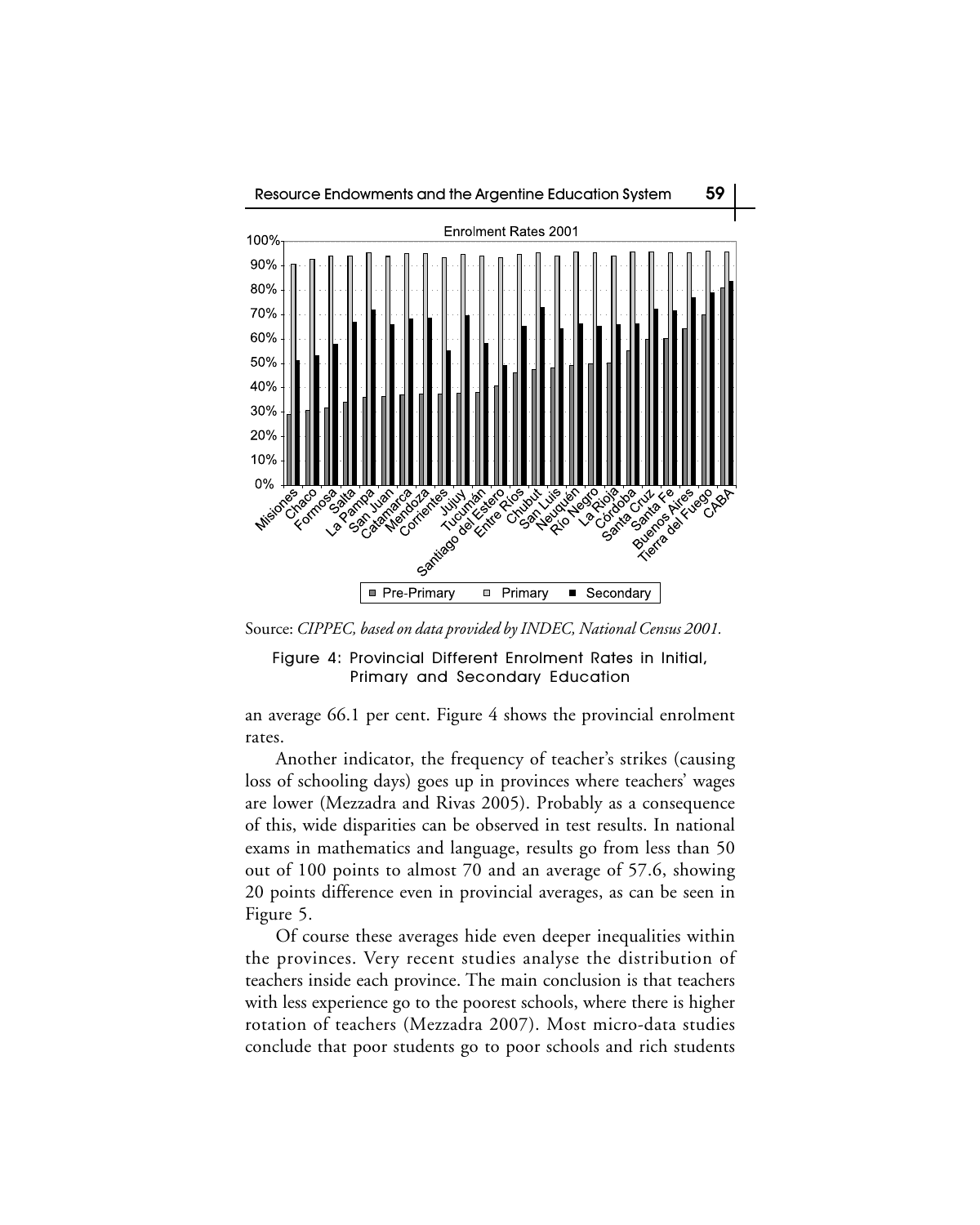

Figure 5: Provincial Results in Evaluation Tests

go to well-endowed schools, thus magnifying the differences that exist among provinces (Llach, Montoya, and Roldán 2001).

## **4. The Solution Proposed by the Government**

Despite the fact that schools are administered by the provinces, many expect the solution to the education challenges to come from the national government. In reply to this demand, the Law of Education Financing (Law 26075) of 2005 and the recently approved Law of National Education (Law 26206) of 2006 have been passed. The main goal of these laws is to increase public investment in education from an estimated 4.3 per cent of GDP in 2005 to 6 per cent in 2010.

As can be seen in Figure 6, the effort will be shared by the national government and the provinces, respectively responsible for 40 per cent and 60 per cent of the increase. This will imply that the national government will increase its share in education spending from 21 per cent in 2004 to 26 per cent in 2010 while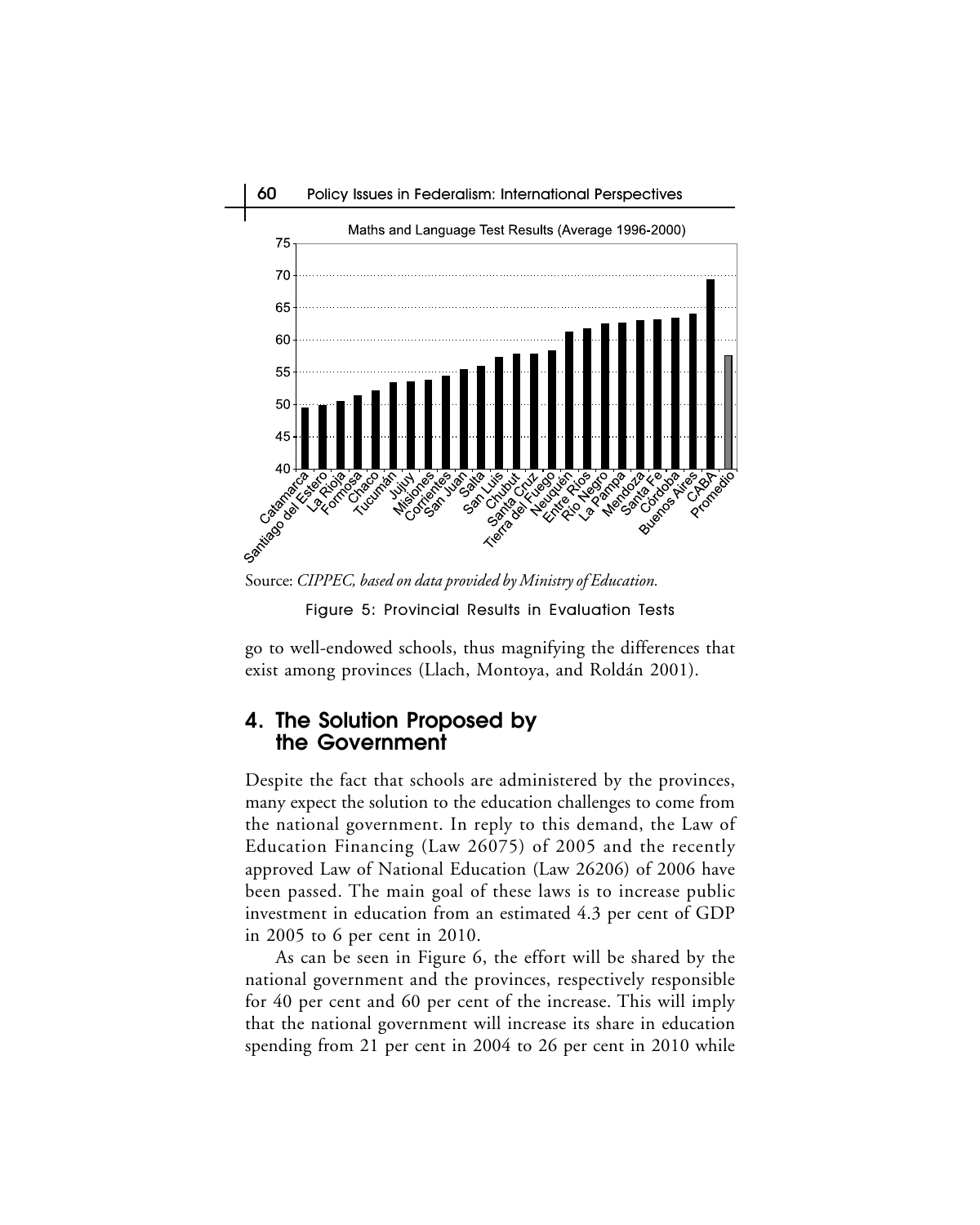

Source: *Prepared by CIPPEC, based on Dirección de Análisis de Gasto Público y Programas Sociales. MECON.*

Note: *\* Projected based on the fulfilment of Law of Education Financing.*

Figure 6: Spending in Education as a percentage of GDP by Level of Government (1980-2010)

the provinces will supplement the remaining 79 per cent in 2004 and go towards 74 per cent in 2010.

The previously sanctioned Law of Federal Education (Law 24195) of 1993 also established the goal of increasing investment in education to 6 per cent of GDP but did not ensure how this increase would be financed and who would be responsible for it. The main difference is now that the source of financing is clear. There are three sources: the national budget, the increase in coparticipated taxes that go to the provinces, and the provincial budgets. The law now explicitly determines the coefficients that the provinces must use to assign the increase in co-participated taxes to their education systems.

The priorities of this new spending follow the historical distribution of responsibilities:

 (i) The national government will invest mainly in building schools, providing scholarships, enabling more inclusion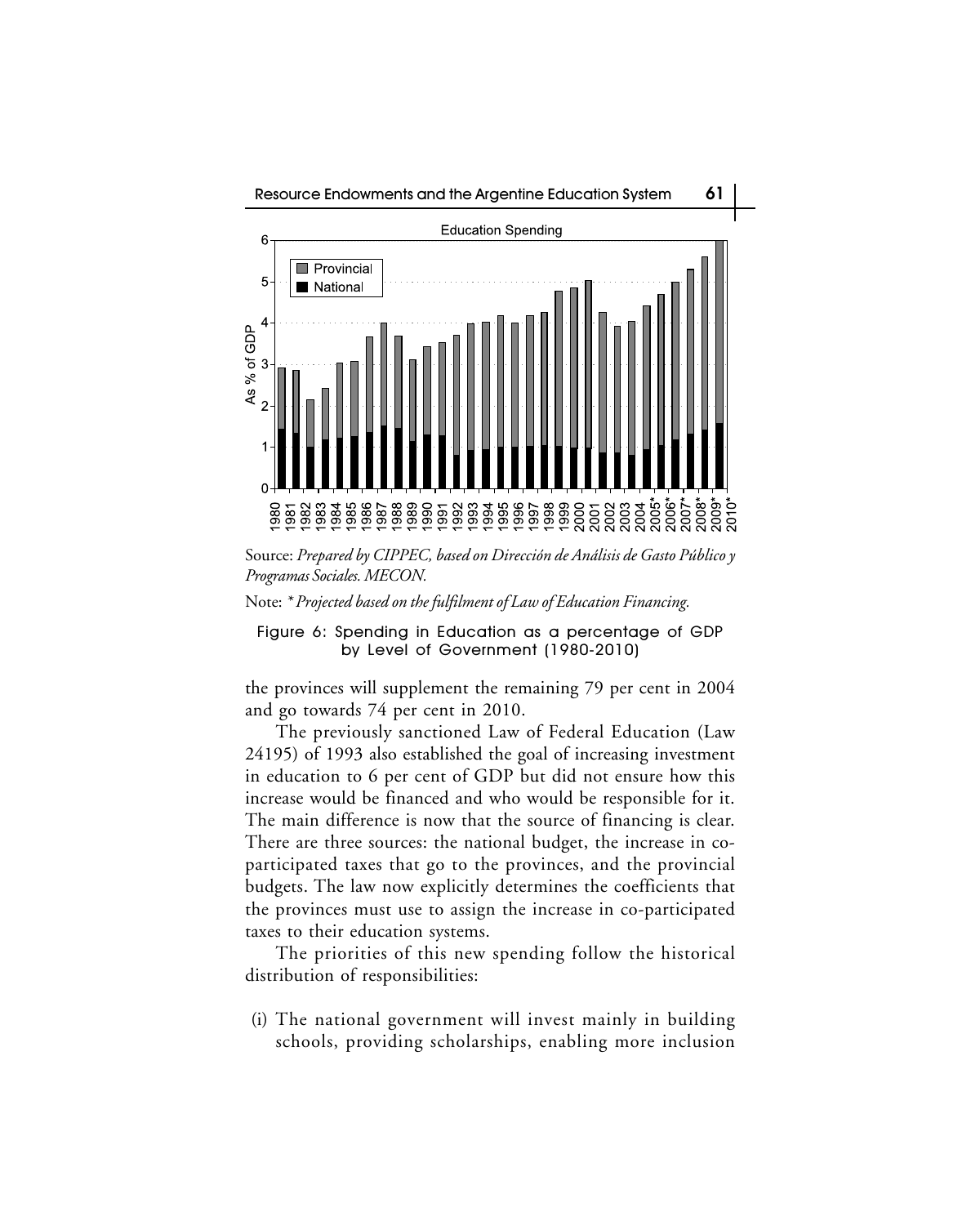mechanisms, distributing textbooks and investing in 'science and technology' areas as well as universities. Also, the national government created a programme targeted at diminishing wage gaps among teachers in different provinces (Programa de Compensación Salarial, Article 9 of the Law).

(ii) The provinces will dedicate the new funds to finance the expansion of education, for example including all children aged five in initial education and providing extended day education to more children. The provinces are also responsible for improving teachers' wages and working conditions.

However, no significant change has been made other than the promise to commit more resources to education. This is a promise that may not be met, however, particularly by the provinces that face fiscal and financial trouble ahead. Moreover, these added resources are targeted at too many objectives. The structural problems, those that arise from the fiscal federal arrangements and its entrenched inequalities, still remain.

## **5. Conclusion**

Argentine provinces show huge economic disparities and a very uneven distribution of resources, with an important concentration of production in the centre-east of the country and some provinces enjoying the windfall gains of oil, gas and other non-renewable resources. These disparities affect the fiscal capacities of the provinces. Furthermore, the current tax structure benefits provinces rich in minerals and fuels while it is relatively detrimental to agricultural provinces.

The existing federal co-participation system of tax-sharing does not properly address these inequalities. Neither has it rationally defined how much money corresponds to each level of government according to the responsibilities assigned to it, nor has it designed a system that can accomplish equality of opportunities as set out in the national constitution.

The consequences of this system can be seen in many social services. As was seen in this study, these consequences heavily affect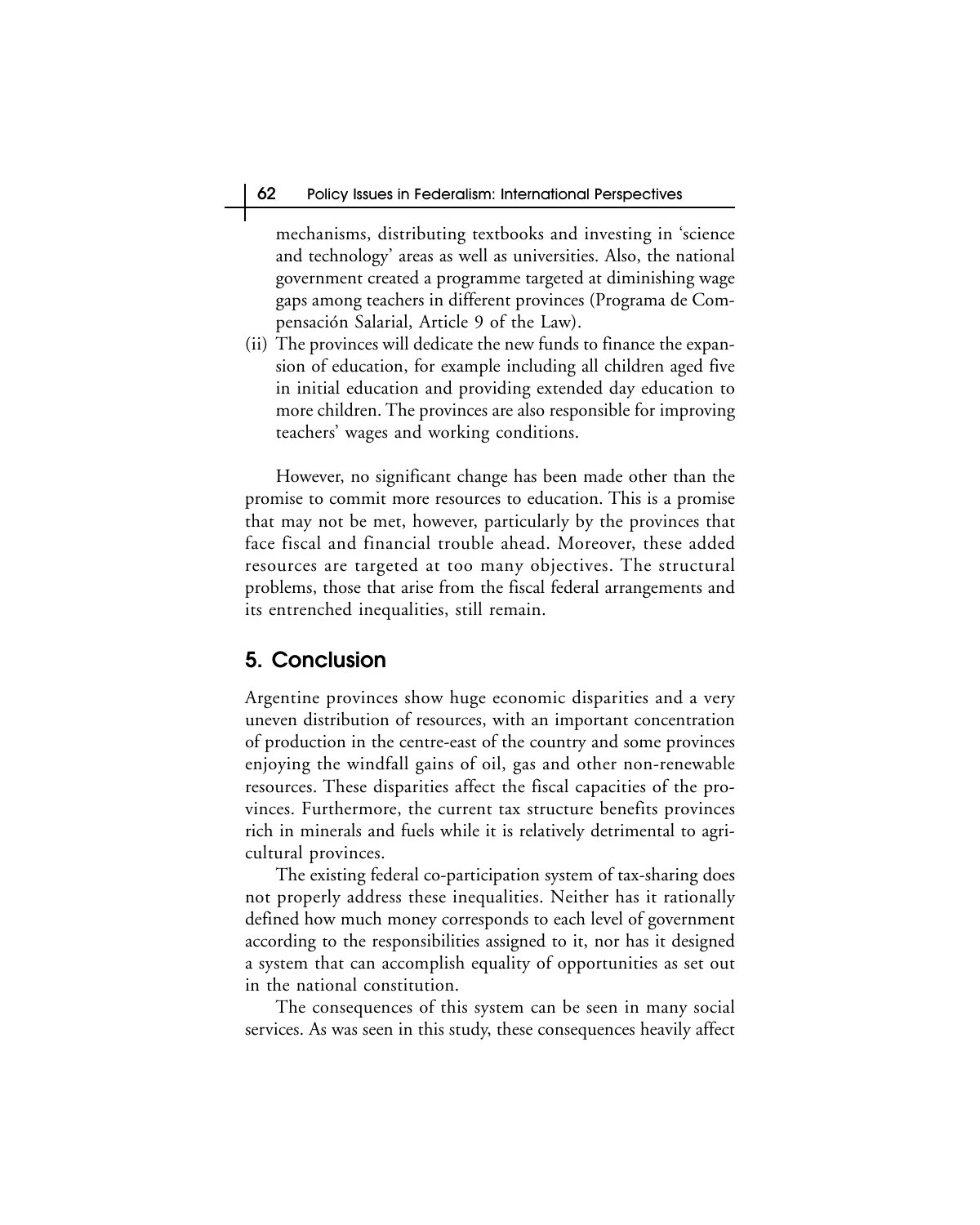the education system, which also shows enormous disparities. Education in Argentina has suffered the negative impact of the macroeconomic crises and the ensuing high poverty and inequality rates. The decentralization of the education system with insufficient transfer of funds has deepened the regional chasms. Also, growing enrolment rates and the real depreciation of teachers' wages have negatively affected the education system.

In the face of these problems, the new Laws of Education Financing and National Education have been passed with the intention of investing more public money into the system. However, the structural problems, those that arise from the fiscal federal arrangements, still remain. To be more in line with principles established by theories on federalism, Argentina should, in the first place, convert its current co-participation system into a more redistributive one, with the aim of complementing fiscal capacities with fiscal needs and better accommodating the differences in resource endowments.

#### **References**

- Abuelafia, Emmanuel, Miguel Braun y Luciana Díaz Frers (2004), "Coparticipación Federal: una mirada más allá del debate de corto plazo", Documentos de Políticas Públicas, CIPPEC, Buenos Aires, diciembre.
- Braun, Miguel y Lucas Llach (2006), *Macroeconomía Argentina,* Editorial Alfaomega.
- Cetrángolo, Oscar y Gatto Francisco (2002), "Descentralización fiscal en Argentina: restricciones impuestas por un proceso mal orientado".
- Hayek, Friedrich (1939), "The Economic Conditions of Interstate Federalism" in *Individualism and Economic Order*, University of Chicago Press, Chicago.
- Kweitel, Mercedes, Ariana Koffsmon, Federico Marongiu, Florencia Mezzadra, Axel Rivas y Pablo Rodríguez del Pozo. Marzo (2003), "Análisis fiscal de los servicios descentralizados de educación y de salud en Argentina", CIPPEC, Buenos Aires.
- Llach, Juan José, Silvia Montoya y Flavia Roldán (1999), *Educación para todos*, IERAL, Córdoba, Argentina.
- Mezzadra, Florencia (2007), "Proyecto de asistencia técnica para la implementación de metas específicas de la Ley de Educación Nacional: el sistema de distribución de docentes en Argentina", Programa de Educación, CIPPEC, agosto.